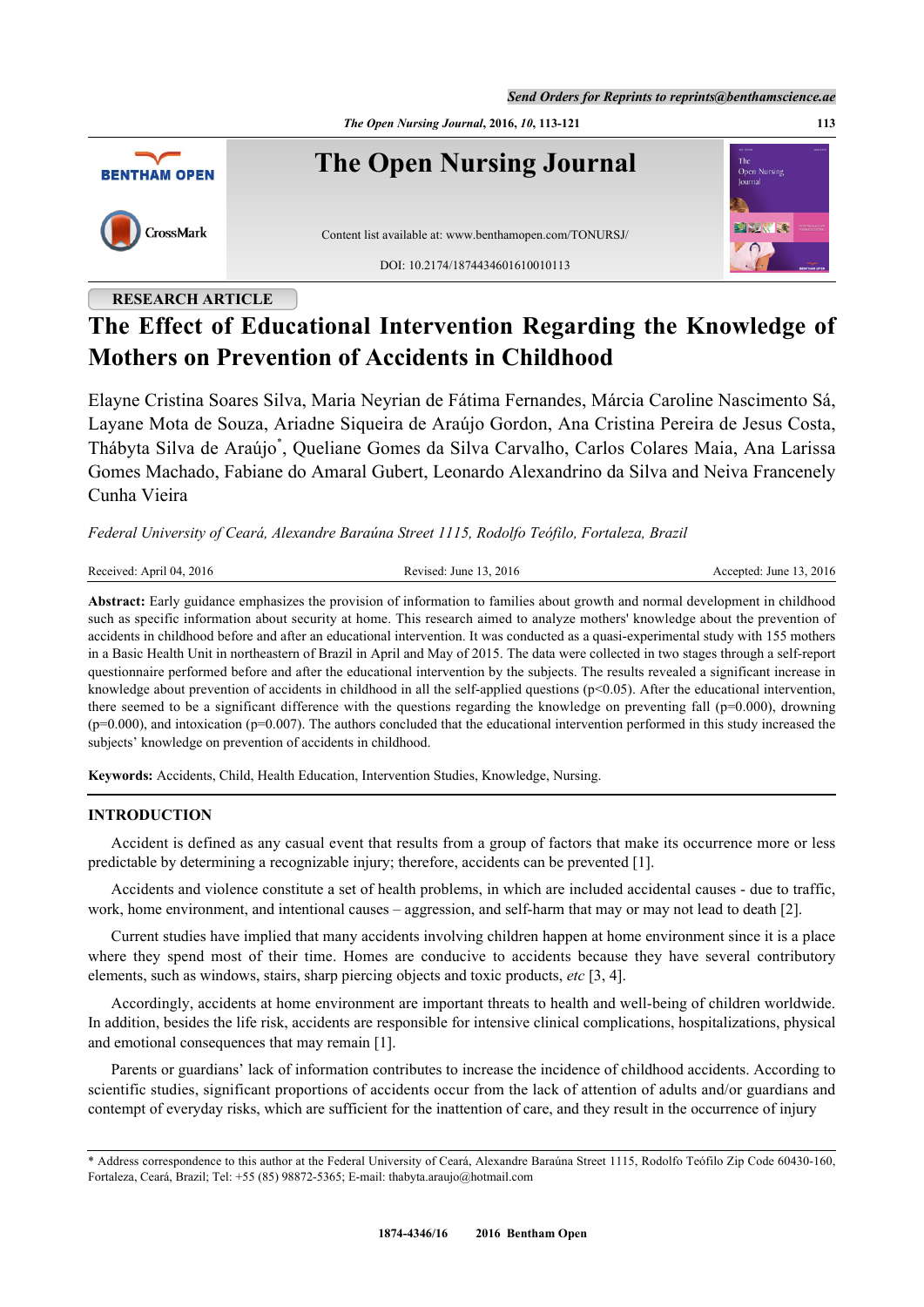### **114** *The Open Nursing Journal, 2016, Volume 10 Silva et al.*

[\[5](#page-7-4)]. Therefore, it is extremely important to monitor and pay attention on children since there are so many elements that increase the risk of injuries.

In the United States, childhood unintentional injuries are the leading cause of death among children ages 1 to 19 years, representing nearly 40 percent of all deaths in this age group. Each year, an estimated 8.7 million children and teens from birth to age 19 are treated in emergency departments (EDs) for unintentional injuries and more than 9,000 die as a result of their injuries – one every hour. While tragic, many of these injuries are predictable and preventable. Diverse segments of society are involved in addressing preventable injuries to children, like National Center for Injury Prevention and Control's (NCIPC) and Division of Unintentional Injury Prevention (DUIP) [\[6](#page-7-5)]

In an attempt to reduce the incidence of injuries resulting from accidents in childhood, many health policies and programs have been developed for this purpose around the world. The Brazilian Integral Child Health Program (PAISC), established in 1984, has the focus of attention on integral health promotion by monitoring child growth and development [\[7](#page-7-6)]. In addition, the Brazilian Federal Constitution of 1988 aims to ensure the child's right to life and health by the compliance of this legislation by family, society and state, since they must protect children from any negligence, discrimination, exploitation, violence, cruelty and oppression [[8\]](#page-7-7).

The Brazilian Ministry of Health has been seeking new ways to expand and strengthen the health care delivery, for example as through the Brazilian Family Health Strategy (ESF) at the level of primary care, which aims to improve health care and reduce morbidity/mortality in childhood [\[9](#page-7-8)].

However, although there are several health care services in force in Brazil such as the ESF that emphasizes the integral health attention to children, it turns out that there is still fragility and fragmentation of health care offered by health professionals. Consequently, it is noticed that even with the establishment of these health care services, many children under five years of age remain sick and require hospitalization from preventable causes, sequel, and progression to death [\[4](#page-7-3), [7](#page-7-6)]. This is due to the peculiar characteristics of childhood which make them more vulnerable to accidents, such as: physical and metal immaturity to predict and avoid the dangers, curiosity, ability to imitate and repeat some kind of behaviors, a poor motor coordination and head circumference is larger than the chest circumference that may predispose to more specific accidents [\[4](#page-7-3), [9](#page-7-8)].

To direct specific actions to prevent accidents, it was established the Brazilian National Policy for Reduction of Mortality from Accidents and Violence, which is based on guidelines, such as: promoting the adoption of safe and healthy behaviors and environments, monitoring accidents and violence, systematization, amplification and consolidation of prehospital environment, interdisciplinary and intersectoral assistance to victims of accidents and violence, structuring and consolidation of services focused on recovery and rehabilitation, training of human resources and supporting the development of studies and research [[7\]](#page-7-6).

Based on the first guideline of the Brazilian National Policy for Reduction of Mortality from Accidents and Violence, health promotion is an important ally to prevent injuries through the guidance of the population on the prevention of accidents that occur at home. As a result, health professionals of primary health care services who daily take care of children who have suffered accidents at home have an important role regarding to share accurate information about prevention and stimulate caregivers to maintain the adoption of protection and prevention behaviours and environments [[10\]](#page-7-9).

Internationally, injury prevention includes strategies on many levels, such as preventing the injury event in the first place (*e.g.*, removing hazards in the home), preventing or minimizing injury after an event has occurred (*e.g.*, child safety seat in a crash), and reducing long-term consequences of injury (*e.g.*, emergency medical services, rehabilitation). Another approach to injury prevention is a focus in the education because it can inform the public about potential risks and safety options and help people behave safely, like teaching expectant parents how to properly use a child safety seat when transporting their newborn [\[6](#page-7-5)].

The nursing approach to health care contributes to the fact that nurses establish a unique relationship with each patient, family and community and implement health education interventions by sharing their knowledge. These interventions should include dialogue, consider and value patients' experiences because it improves disease prevention and health promotion [\[11](#page-7-10)].

It is believed that nurses can cooperate through educational initiatives in health interventions in order to enhance the autonomy of parents/guardians in childcare related to prevention of domestic accidents [[9\]](#page-7-8). That health interventions includes actions that simplify the access to information, which sensitizes parents about the risk and protective factors to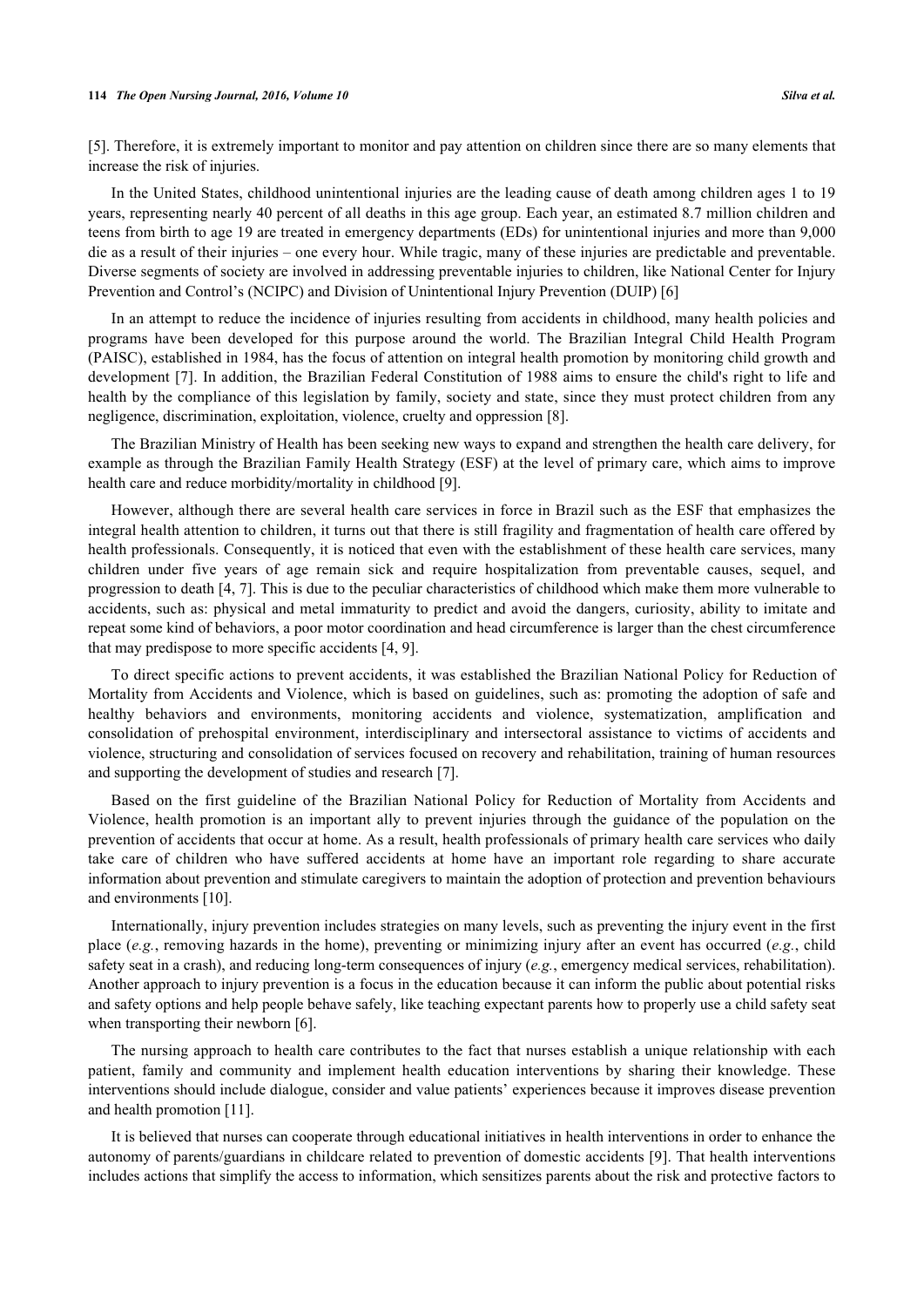intervene in the prevention and that inform them of the risks of domestic environments (*e.g,* safekeeping of toxic products) [\[4](#page-7-3), [9](#page-7-8)].

Therefore, because of the extent of the problem in childhood accidents, the likelihood of prevention through guidelines, changes in the environment, and the lack of research on this topic in Brazil, this study aimed to analyze mothers' knowledge about the prevention of accidents in childhood before and after participating in an educational intervention.

# **MATERIALS AND METHODOLOGY**

It is a quasi-experimental intervention study, before and after type [[12\]](#page-7-11), self-controlled, where each subject was used to control himself. In the current study, a control group was not necessary because the application instruments were made in a short period, so it cancels out any learning possibilities regarding the subject without an effective intervention.

The study was performed from April to May of 2015 in a Basic Unit of Family Health (UBS) in the city of Imperatriz, State of Maranhão, Brazil. The chosen UBS that is located in a peripheral area of Imperatriz city is the only available health care service to the population that surrounds this region. Because the geographical distance from downtown, the number of people who daily seek this UBS in order to get care and resolution of health issues has been increased significantly.

The sample was selected based on a non-probability sampling method. A convenience sample is a method which select a population sample that is accessible and available [[13](#page-7-12), [14\]](#page-7-13). Thus, we selected 155 mothers who sought health care for their children at UBS during the investigation period.

The sample met the following inclusion criteria: mothers of children under five years of age, to agree taking part of the research by signing the consent term, and to participate in all stages of the research. Illiterate and/or mothers with medical diagnosis of cognitive/behavioral disorders were excluded from this research.

For data collection, a self-report questionnaire was used as an semi-structured instrument with multiple choice questions about sociodemographic variables (age, marital status, education, employment status, number of children), income (family income) and previous knowledge (what accidents are, how to prevent accidents, frequent accidents in childhood, preventing falls, preventing burn, preventing poisonings, preventing drownings).

Data collection involved the application of two questionnaires, one before and another one after the educational intervention.

The instrument used in this study for the pre-test and post-test was the "Mortality Reduction by Accidents and Violence", developed by the Brazilian Ministry of Health in 2003. This questionnaire includes questions on knowledge, opinions and attitudes related to the prevention of accidents and violence from childhood to old age. Before implementing the survey, all questions had language and understanding of issues validated in a pilot study. The questionnaires were self applied with the aid of a facilitator (average time of 30-45 minutes). It assessed knowledge about childhood accidents, along with the most common questions related to prevention of accidents, using questions, for example, on the most common types of accidents involving children, the prevention of burns in childhood, about the care with children nearly drowned and the age of the child with the highest prevalence of accidents.

The correct answers to the questions provided the knowledge about childhood accidents and were included in the statistical analysis.

The application of the pre-test questionnaire aimed to identify the knowledge about childhood accidents and analyze sociodemographic characteristics of the subjects. To conduct the pre-test, mothers were told about their participation and received a mechanical pencil and a wooden clipboard containing two consent terms (one to them and another one for the researchers) and the pre-test questionnaire.

Then, an expository and dialogued intervention that provided information on the subject of accident prevention in childhood lasting 30 minutes was performed. For the conduct of the educational intervention, it was used multimedia (projector and laptop).

The application of the post-test questionnaire was performed immediately after the end of the educational intervention in order to verify if there was an increase in the subjects' knowledge about the topic. The post-test questionnaire was given to the subjects at the end of the educational intervention. The authors emphasized that the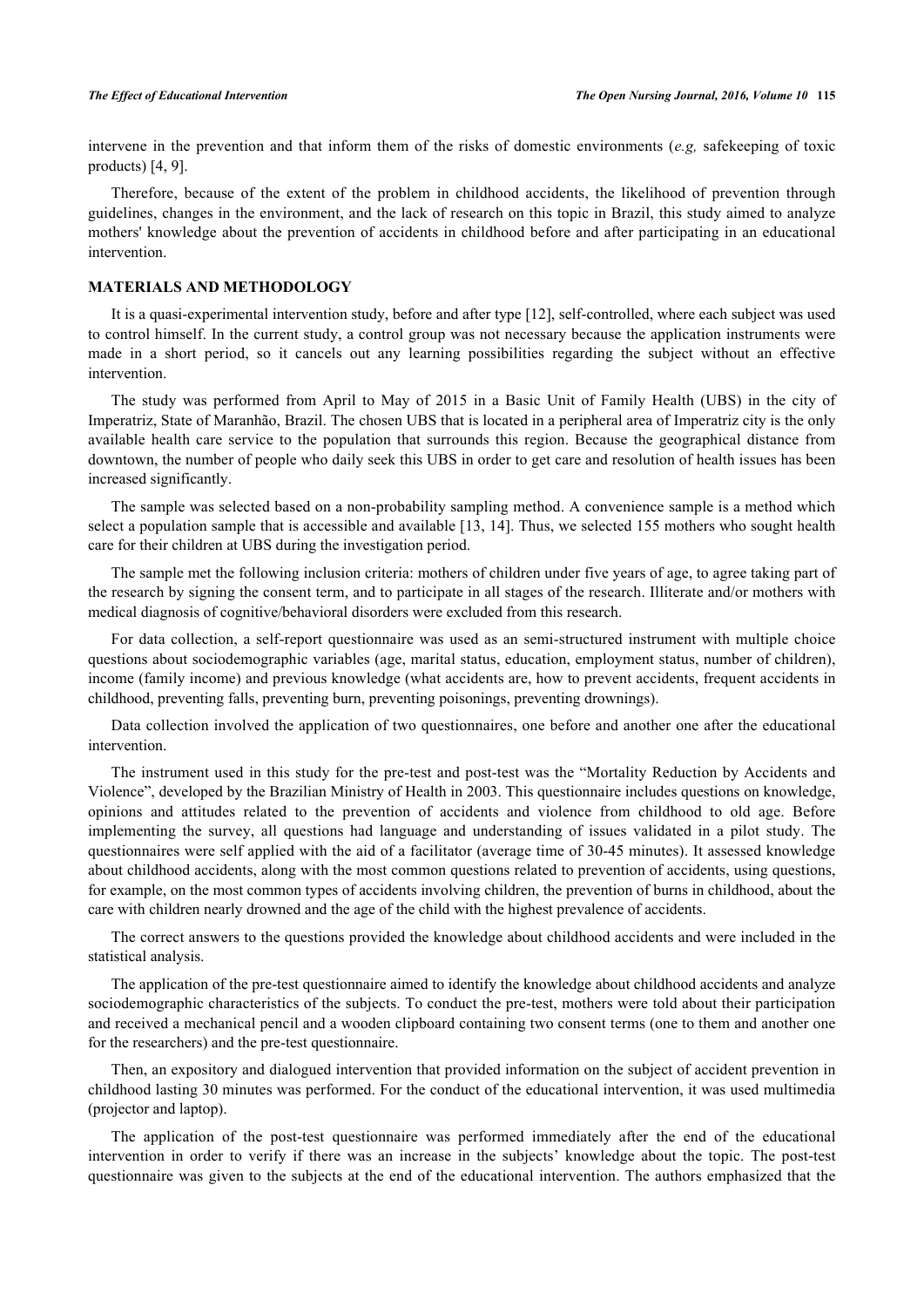### **116** *The Open Nursing Journal, 2016, Volume 10 Silva et al.*

questionnaire used in this step has the same questions of the pre-test questionnaire, except for the sociodemographic characteristics.

Regarding the data analysis, it was considered a quasi-experimental study to evaluate the knowledge of mothers on the prevention of accidents in childhood pre and post the education intervention. The data were analyzed through the mentioned variables of the questionnaire by using the chi-square test of Pearson at 5% significance.

It was also analyzed the mothers' knowledge question by question (before and after the educational intervention) by applying the linear trend chi-square test to compare pre and post interventions. In addition, it was calculated the frequencies of the characteristics through Fisher's exact test to verify if there was a significant increase in knowledge of mothers before and after the educational intervention. The data were tabulated in Excel 2013, and the tests performed by using SPSS, version 20.0.

The research followed the ethical and legal aspects for its development as required by the Brazilian Resolution number 466/12 of the Brazilian National Health Council that is in charge of research involving human beings. It was assured for the subjects confidentiality and freedom for rejection or exclusion at any stage of the research [[15\]](#page-7-14). The approval number of this research is 320/11.

## **RESULTS**

The current study included 155 mothers, the average age was 24.8 years (standard deviation=0.9 months), 43.6% of the interviewees had less than 9 years of education. The largest proportion of the subjects reported being married/common-law marriage (63.6%). With regard to the employment status, the numbers showed an equal result (29.1% of the subjects claimed to be self-employed, and 29.1% homemaker). The data about the subjects' number of children and family income reveal that 65.5% had two to three children, and 50.9% had an income below the Brazilian minimum wage.

Table **[1](#page-3-0)** shows the characterization of the occurrence of accidents in childhood. It was observed that the largest proportion of the subjects admitted an occurrence of accident episode with their children (63.6%).

### <span id="page-3-0"></span>**Table 1. Distribution of questions related to accidents in childhood, according to the interviewed mothers (n=155). Imperatriz, Brazil, 2015.**

| <b>Ouestions</b>                                   | <b>Total</b><br>$n$ (%) | P-value* |
|----------------------------------------------------|-------------------------|----------|
| Accident occurrence with child                     |                         | 0.058    |
| Yes                                                | 135(63.6)               |          |
| N <sub>o</sub>                                     | 20(36.4)                |          |
| Location of the accident $(n=135)$                 |                         | 0.000    |
| At home                                            | 124(43.6)               |          |
| At school                                          | 3(5.5)                  |          |
| In the street                                      | 4(7.3)                  |          |
| Another location                                   | 4(7.3)                  |          |
| Age group of the child at the time of the accident |                         | 0.000    |
| 0 to 1 year                                        | 2(3.6)                  |          |
| 1 to 3 years                                       | 124(43.6)               |          |
| 3 to 5 years                                       | 9(16.4)                 |          |

**Source**: Primary. **Note:** \* Pearson chi-square test.

Among those who mentioned the occurrence of an accident, there was a statistically significant difference that points out home as the primary location of the accident (P-value=0.000). The predominant age group in this event was one to three years (43.6%).

Table**2** presents data related to the knowledge of mothers about childhood accidents before and after the educational intervention. A statistically significant difference before and after the educational intervention was found (P-value  $\leq$  0.05).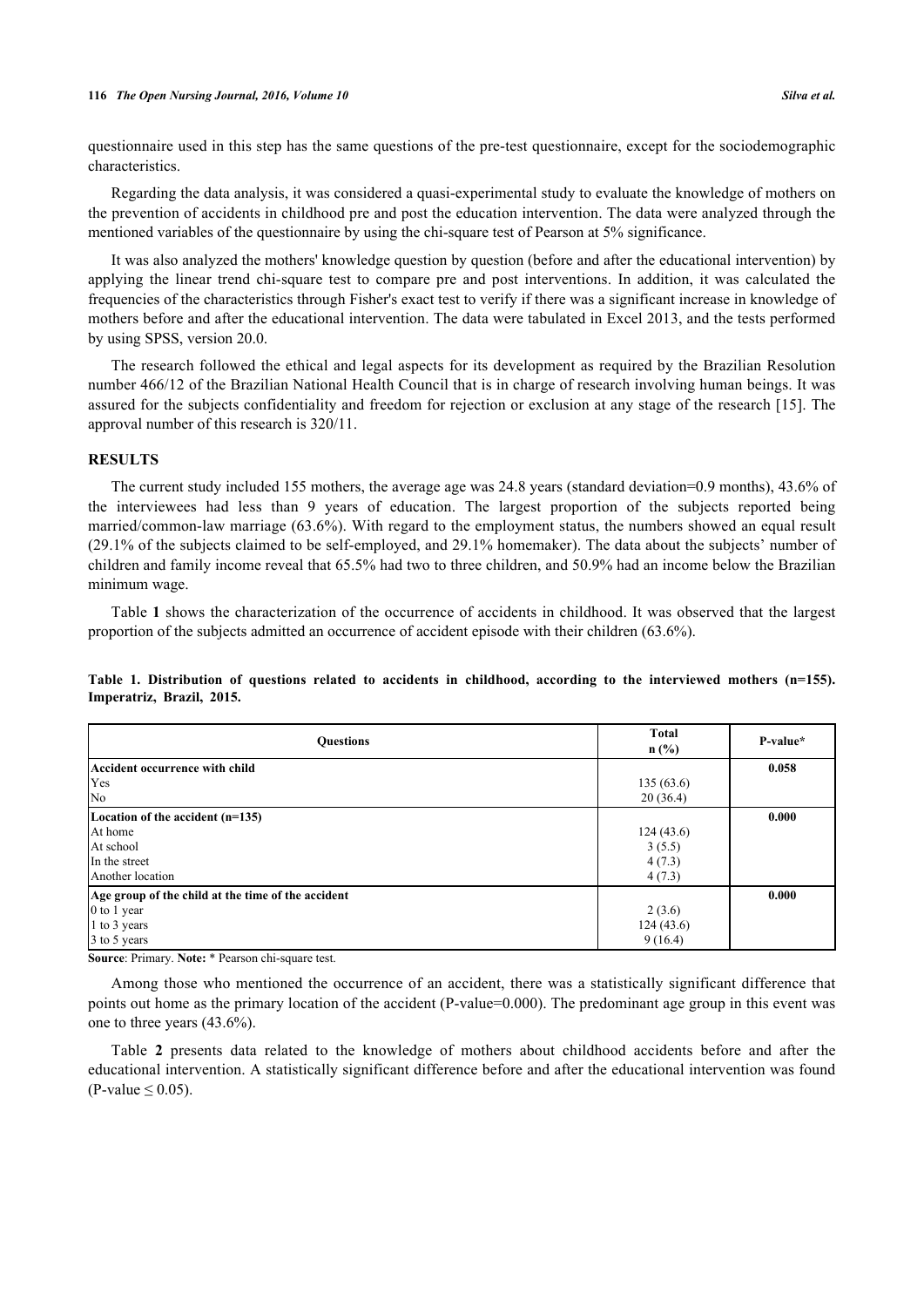<span id="page-4-0"></span>**Table 2. Distribution of questions about the attention of interviewed mothers on accidents in childhood before and after the educational intervention (n=155). Imperatriz, Brazil, 2015.**

|                                                                  |                          | <b>Intervention</b> |                 |  |
|------------------------------------------------------------------|--------------------------|---------------------|-----------------|--|
| <b>Ouestions</b>                                                 | <b>Before</b><br>$n$ (%) | After<br>$n$ (%)    | P-value         |  |
| What accidents are                                               |                          |                     | $0.000^{\circ}$ |  |
| Group of diseases that may or may not cause death                | 8(14.5)                  | 5(9.1)              |                 |  |
| Group of random lesions that may or may not lead to death        | 144(80.0)                | 150 (90.9)          |                 |  |
| Group of non-accidental injury that may or may not lead to death | 3(5.5)                   | 0(0.0)              |                 |  |
| Accidents can be prevented                                       |                          |                     | $0.322^b$       |  |
| Yes                                                              | 152 (94.5)               | 154 (98.2)          |                 |  |
| N <sub>0</sub>                                                   | 3(5.5)                   | 1(1.8)              |                 |  |
| Which of the following injury is more frequent with children     |                          |                     | $0.000^{\circ}$ |  |
| Drownings                                                        | 12(21.8)                 | 0(0.0)              |                 |  |
| Poisoning by medicines, cleaning products, plants, <i>etc.</i>   | 5(9.1)                   | 2(3.6)              |                 |  |
| Falls                                                            | 133(60.0)                | 146(83.6)           |                 |  |
| Burns                                                            | 5(9.1)                   | 7(12.7)             |                 |  |

**Source: Primary. Notes:**<sup>a</sup>Chi-square test for linear trend; <sup>b</sup>Fischer's exact test.

After the educational intervention, the major differences of knowledge of the subjects were related to the following items: accidents are a group of random lesions that may or may not cause death (from 80.0% to 90.9%), falls are the most frequent accidents with children (from 60.0% to 83.6%).

Table **[3](#page-4-1)** indicates the subjects' knowledge about the prevention of accidents in childhood, before and after the development of the educational intervention. Regarding the prevention of burning, the subjects identified the following actions: to keep candles, hot food and lit cigarette out of children's reach (from 30.9% to 41.8%), to check the temperature of bath water (from 16.3% to 21.8%); to cover outlets with plastic shields (from 29.1% to 36.3%).

<span id="page-4-1"></span>**Table 3. Distribution of questions about the attention of the interviewed mothers on the prevention of accidents in childhood before and after the educational intervention (n=155). Imperatriz, Brazil, 2015.**

| <b>Questions</b>                                                                                                                   |                                   | <b>Intervention</b>     |                      |
|------------------------------------------------------------------------------------------------------------------------------------|-----------------------------------|-------------------------|----------------------|
|                                                                                                                                    |                                   | After                   | P-value <sup>a</sup> |
| <b>Ways to prevent burns</b> (multiple answers are allowed)                                                                        |                                   |                         |                      |
| Keeping pan handles outside the stove.                                                                                             | 13(23.6)                          | 0(0.0)                  |                      |
| Placing candles, hot food and lit cigarette out of the reach of children.                                                          | $\left[117(30.9)\right]123(41.8)$ |                         |                      |
| Checking the temperature of bath water.                                                                                            | 9(16.3)                           | 12(21.8)                |                      |
| Covering outlets with plastic shields.                                                                                             | 16(29.1)                          | 20(36.3)                |                      |
| Poisonings are preventable by                                                                                                      |                                   |                         | 0.007                |
| Reusing the packaging of toxic products for other purposes.                                                                        | 9(16.4)                           | 2(3.6)                  |                      |
| Storing cleaning products, drugs and toxic products at the bottom of cupboards.                                                    | 18(32.7)                          | 3(5.5)                  |                      |
| Storing cleaning products, drugs and toxic products in the upper of cupboards.                                                     |                                   | 128 (50.9) 150 (91.0)   |                      |
| To prevent drowning is required                                                                                                    |                                   |                         | 0.000                |
| To leave child playing at home under the supervision of another child when they are in the pool or elsewhere with 17 (30.9)        |                                   | 0(0.0)                  |                      |
| water since this enhance their development.                                                                                        |                                   |                         |                      |
| To be careful with children only when they are close to pools, river or sea because buckets and bathtubs with water $(126 (47.3))$ |                                   | 4(7.3)                  |                      |
| do not represent danger.                                                                                                           |                                   |                         |                      |
| Children should always be under adult supervision and not play alone in places with water.                                         |                                   | $12(21.8)$ [151 (92.7)] |                      |
| Fall prevention is performed by                                                                                                    |                                   |                         | 0.000                |
| Using walker when the child is learning to walk.                                                                                   | 22(40.0)                          | 4(7.3)                  |                      |
| Using carpets on slippery roads.                                                                                                   | 3(5.5)                            | 0(0.0)                  |                      |
| Children should not be placed on tables, chairs and other furniture without adult supervision.                                     |                                   | 128 (50.9) 151 (92.7)   |                      |
| Allowing children to walk on wet and slippery roads.                                                                               | 2(3.6)                            | 0(0.0)                  |                      |
| Course Drimow. Notes <sup>3</sup> Chi causes toot for linear trand                                                                 |                                   |                         |                      |

**Source:** Primary. **Note:**<sup>a</sup>Chi-square test for linear trend.

In this study, before the educational intervention, 32.7% of the subjects reported not storing cleaning products, medicines and toxic products at the high level of cabinets **(**P-value=0.007). However, after the intervention, 91.0% of the subjects claimed to perform these actions; therefore, it was obtained a statistically significant difference.

About the prevention of drowning, after the educational intervention, 92.7% of the subjects revealed to be necessary to have children under adult supervision in places with water (P-value=0.000).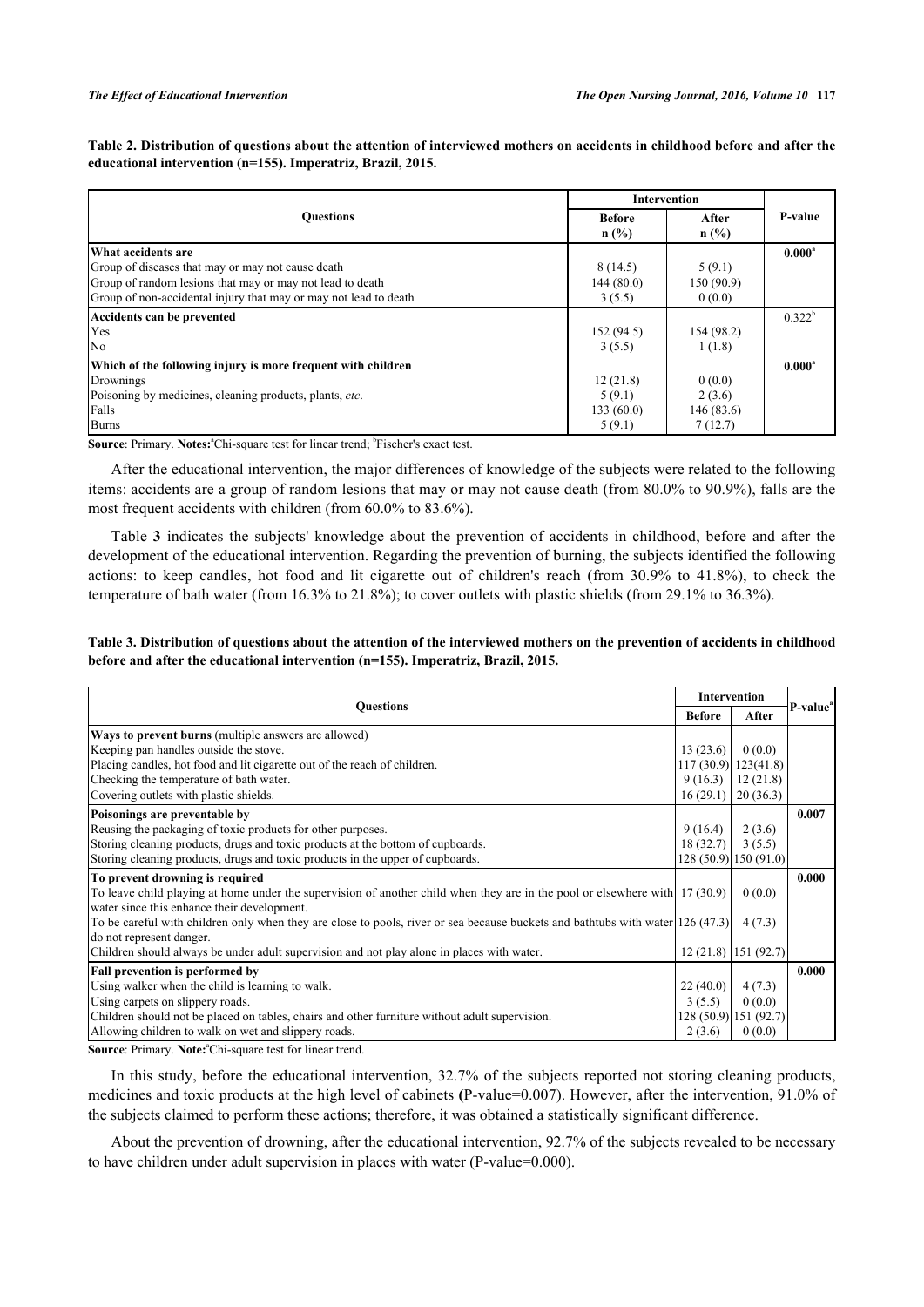Regarding the preventing of falls, after the educational intervention, there was a statistically significant difference (P-value=0.000) since 92.7% of the subjects affirmed that children should not be placed on tables, chairs and other furniture without adult supervision.

### **DISCUSSION**

After the analysis of the collected data, it was noticed that the subjects did not have sufficient information to ensure the prevention of accidents in childhood before the educational intervention. By analyzing the mothers' knowledge before and after the educational intervention, there is an increase in percentage related to their knowledge compared to the step before the intervention. Therefore, it reaffirms the importance of regularly implementation of educational health interventions on this topic in communities.

The importance of accident prevention is required since accidents and violence are the third cause of mortality in the Brazilian population [\[9](#page-7-8)]. Because they are considered major public health problems, accidents in childhood can lead from temporary disability to death. Accidents have epidemiological causes and determinants that can be prevented and controlled and are usually the result of a set of factors that make their occurrence predictable [\[16](#page-7-15)].

According to the Brazilian National Policy for Reduction of Morbidity and Mortality of Accidents and Violence, accident is any unintentional and avoidable event, capable of causing physical and/or emotional injuries at home or in other social settings, such as traffic, work, school, sport and leisure [[7\]](#page-7-6).

Home environment is the primary location of accidents in childhood [\[17](#page-7-16)]. Therefore, the prevention of accidents at home must be shared to parents/guardians of the children by health professionals because this interaction in health care is considered a major factor on the risk prevention.

Studies have reaffirmed to be vital that families, especially mothers, are knowledgeable about the inherent risks of home environment in order to expand learning and risk identification regarding accident prevention in childhood, since ignorance predispose them to the occurrence of injuries [\[18](#page-7-17), [19](#page-7-18)].

It is emphasized that the importance of providing subsidies to children's caregivers aims to reduce the incidence of injuries and deaths from this preventable causes through early guidance.

Traditionally, early guidance focuses on providing families information about normal growth and development in childhood, including specific information about security at home. Because of children's maturation skills, home safety measures need to be performed early in order to minimize risks [[20\]](#page-7-19).

For the emancipation and empowerment of subjects, health education is an essential tool for a suitable health care delivery because nurses, besides being caregivers, are educators [[16\]](#page-7-15). Consequently, the teaching-learning process must be constant through actions and programs that collaborate to the acquisition of solid knowledge on principles and recommendations for the prevention of accidents in childhood.

The educational intervention performed in this study allowed the subjects to build a new perspective to the prevention of accidents at home in a way that they were motivated to apply the gained knowledge in childcare.

A study about the effectiveness of a multimedia intervention on the knowledge and actions of parents regarding children safety revealed significant increase of knowledge from the use of the educational intervention [[21\]](#page-7-20).

Parents' belief that accidents occur by chance is a major obstacle to their prevention and control, which confirms the importance of educational interventions. A study investigated the occurrence of accidents in a rural child population of Iran concluded that health professionals can play an important role in monitoring and identification of ways to prevent accidents related to the context in which children live [\[22](#page-8-0)].

Another research showed that nurses could provide to children's caregivers a consistent basis for risk prevention based on scientific evidence by sharing relevant knowledge [[23\]](#page-8-1).

Conducting studies that reinforces the concepts of scientific findings on the promotion of safety and accident prevention among children is fundamental to implement and strengthen educational programs on this field [[24\]](#page-8-2).

Among childhood accidents, falls, drowning, burns and poisoning are the leading causes of death in children aged from one to 14 years and are responsible for about 140,000 hospitalizations in Brazil per year [\[4](#page-7-3)].

Based on the epidemiological features of accidents among children, it was seen the urgent need for the development and implementation of interventions that stimulate and guarantee the child health promotion on the prevention of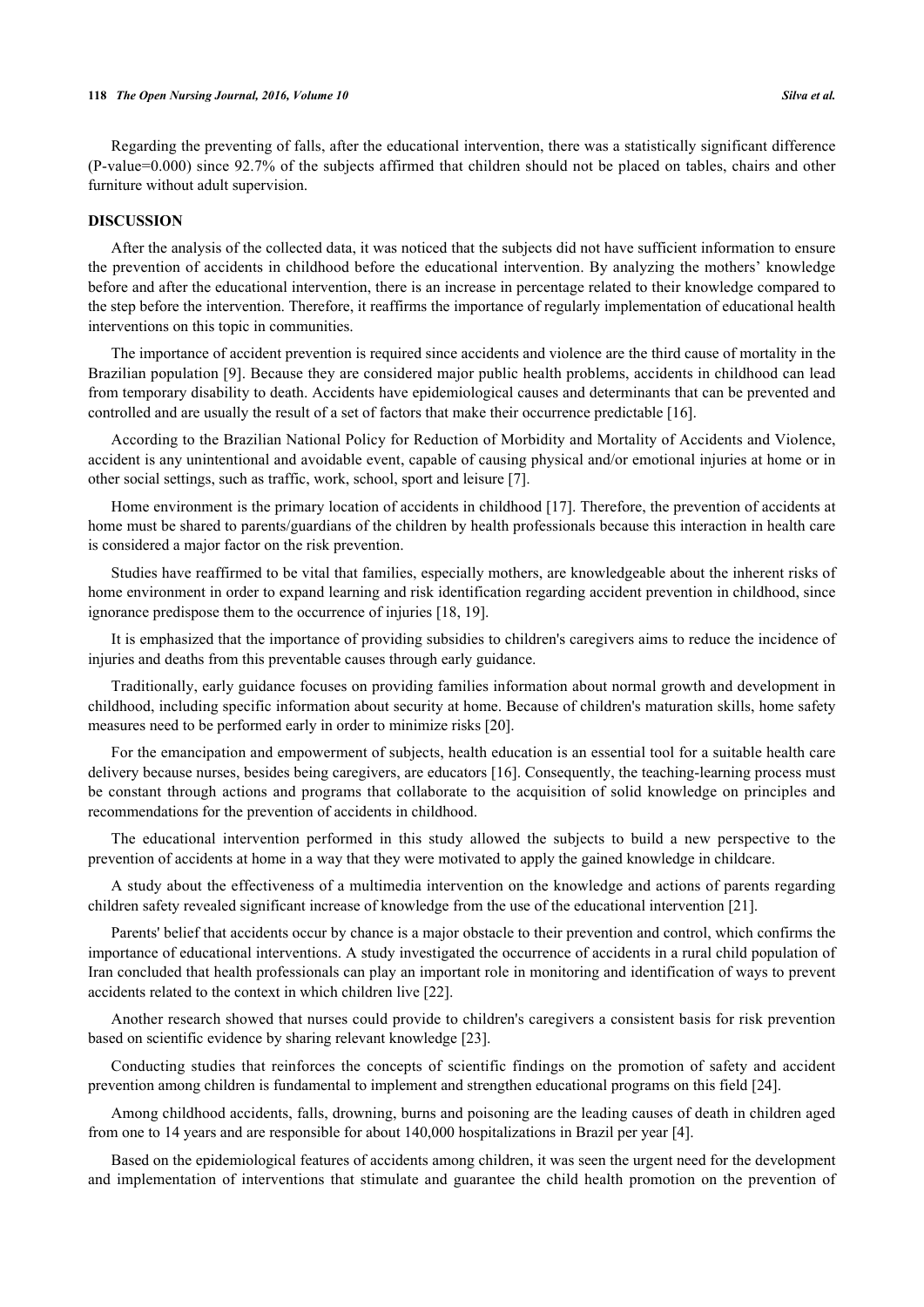injuries, especially at home [[11\]](#page-7-10).

Studies have pointed out that the higher prevalence of these accidents in male children is falls (63%). In fact, falls are primarily responsible for causing injuries/ trauma in children [[5,](#page-7-4) [9](#page-7-8)]. This scientific finding is consistent with the current research's results.

The high frequency of falls among children can be explained due to behavioral diversity of each sex and on cultural aspects. For example, boys are stimulated to play soccer and ride a bike. On the other hand, girls are more involved in quieter activities, such as playing with dolls, since it is culturally suitable [\[5](#page-7-4)].

It is also important to mention that age group is a contributing factor to the occurrence of accidents. To illustrate this assumption, the highest frequency of accidents occurs among children aged one to four years due to physical and mental immaturity and consequent lack of body sense/space. These characteristics are normal in this age group [\[16](#page-7-15)]. These data are consistent with the findings of the present study.

It is only after the Toddler stage that children present the development of self-balance and suitable spatial memory, and both of them indicate their autonomy without adult supervision. At this developmental stage, children begin to "discover" the world, wander and have a lot of curiosity even though their coordination has not been fully developed yet [[20\]](#page-7-19).

Nowadays in Brazil, 16.573 children were hospitalized due to injuries from burns and it represents 14% of all hospitalizations due to external causes in this population [\[5](#page-7-4)].

Accidental burns are more incidents in children under three years, particularly caused by hot substances, in which children pull containers with hot liquid and spill it on themselves. Therefore, it is essential that health professional workers tell parents about the importance of not allowing children in kitchen without adult supervision [[23\]](#page-8-1).

Younger children have lower perception of risk, greater vulnerability and dependence on adults related to safety and accident prevention by flammable liquids and materials [\[7](#page-7-6)]. Consequently, accidents at home are preventable through family orientation. It is also important to make physical changes in the environment, and preparation and implementation of some preventive behaviour[[11\]](#page-7-10).

Scientific field have claimed that accidents in childhood are related to neurodevelopment stage, highlighting the inexperience, inability to anticipate and avoid danger, curiosity, tendency to imitate adult behavior and lack of coordination. Other characteristics such as age, gender and personality (aggressiveness, impulsivity, hyperactivity and distraction), and some anatomical or organic characteristics, such as physical and/or mental disabilities are also mentioned [[19,](#page-7-18) [24\]](#page-8-2).

Regular supervision of parents or guardians in the Toddler stage is essential to pay attention to the risks of exposure to accidents [\[16](#page-7-15)]. The need for discovery of children is inherent to childhood; therefore, caregivers should adopt security mechanisms to protect them, such as outlet protectors, elimination of poisonous plants/poisons, protection on windows and pools, gates in ends of stairs, safety latches on toilets, safe place to store medicines, cleaning materials, *etc* [\[11](#page-7-10)]. Moreover, caregivers must be knowledgeable about the importance of prevention.

The current research has limitations, so the authors recommend the implementation of new studies that work on the effect of attitudes with different educational tools, the follow-up to the educational intervention and the sharing of information, more subjects and long-term evaluation in preventive care changes. Moreover, it is also suggested the participation of other subjects, such as parents, babysitters, grandparents, and all responsible for childcare, with interventions that involve the largest possible number of caregivers.

### **CONCLUSION**

It was concluded that there was an increase of knowledge of mothers on the prevention of accidents in childhood through the educational intervention performed in this study.

Although educational tool used in the intervention was the media, it was realized its importance to facilitate discussion on the topic with the subjects. As a result, it is suggested to use it in later studies about other educational tools that enhance the teaching-learning process and shared discussion.

In terms of educational interventions on the prevention of accidents in childhood, the low number of researchers mostly provides information about epidemiological survey and literature reviews. In fact, there is a few number of articles about strategies for improving knowledge performed by nurses.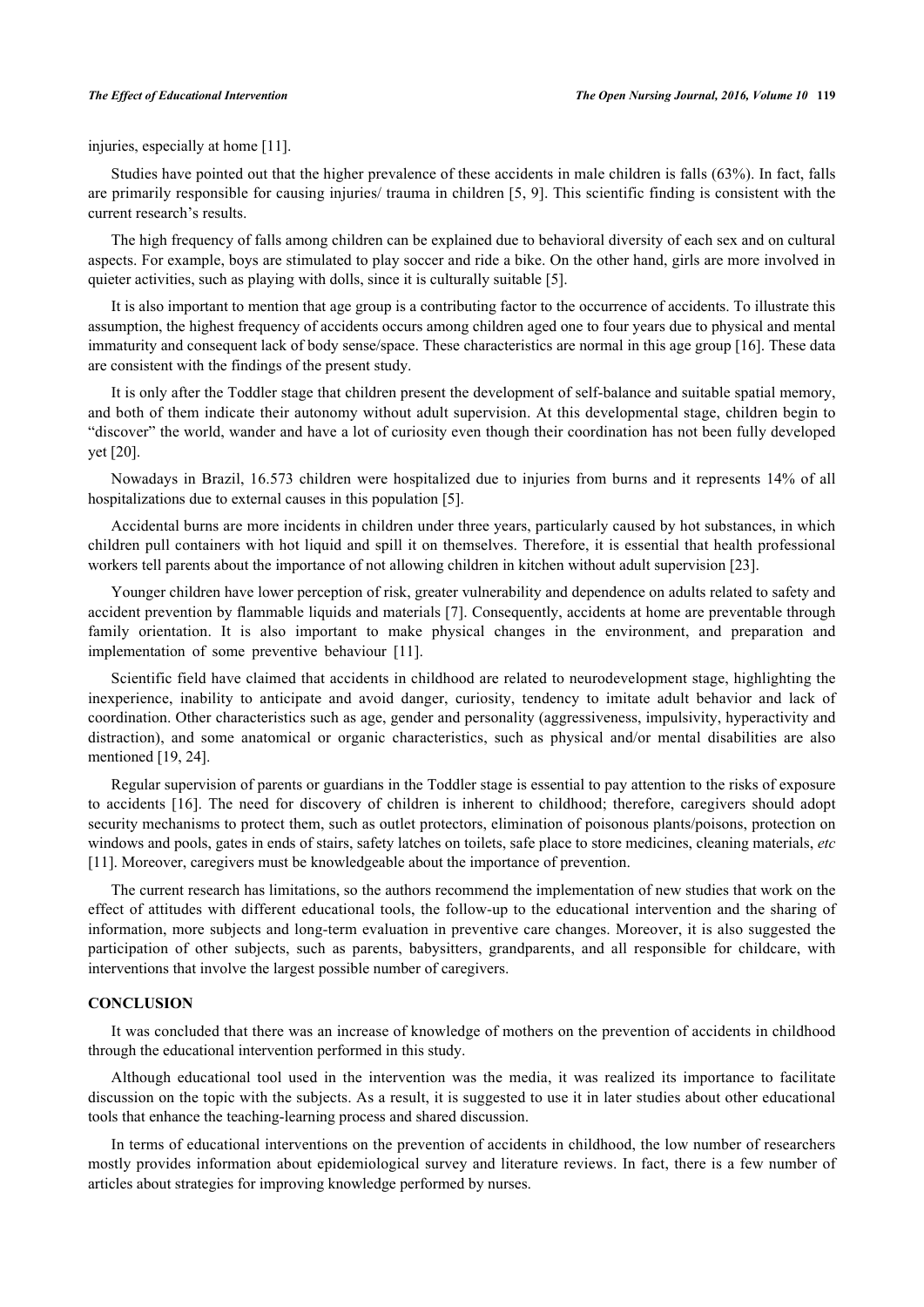### **120** *The Open Nursing Journal, 2016, Volume 10 Silva et al.*

The results of this study reaffirm the need to perform educational interventions to increase mothers' knowledge about prevention of childhood accidents because when these interventions are well planned and implemented, they benefit to subjects with the acquisition of knowledge that will influence their behaviors, own health and the health of their families.

### **CONFLICT OF INTEREST**

The authors confirm that this article content has no conflict of interest.

## **ACKNOWLEDGEMENTS**

Decleared None.

### **REFERENCES**

- <span id="page-7-0"></span>[1] Matos KF, Martins CBG. Mortality by external causes in children, teenagers and young adults: a bibliographic review. Espaç saúde (Online) 2013; 14(1/2): 82-93.
- <span id="page-7-1"></span>[2] World Health Organization. Violence and injury prevention Geneva: WHO. Available from: [www.who.int/violence\\_injury\\_prevention/en/.](http://www.who.int/violence_injury_prevention/en/) 2015.
- <span id="page-7-2"></span>[3] Espitia-Hardeman V, Borse NN, Dellinger AM, *et al.* The burden of childhood injuries and evidence based strategies developed using the injury surveillance system in Pasto, Colombia. Inj Prev 2011; 17(Suppl. 1): i38-44. [\[http://dx.doi.org/10.1136/ip.2009.026112](http://dx.doi.org/10.1136/ip.2009.026112)] [PMID: [21278096\]](http://www.ncbi.nlm.nih.gov/pubmed/21278096)
- <span id="page-7-3"></span>[4] Tavares EO, Buriola AA, Santos JA, Ballani TS, Oliveira ML. Factors associated with poisoning in children. Esc Anna Nery 2013; 17(1): 31-7.

[\[http://dx.doi.org/10.1590/S1414-81452013000100005\]](http://dx.doi.org/10.1590/S1414-81452013000100005)

- <span id="page-7-4"></span>[5] Fernandes FM, Torquato IM, Dantas MS, Pontes Júnior FdeA, Ferreira JdeA, Collet N. Burn injuries in children and adolescents: clinical and epidemiological characterization. Rev Gaucha Enferm 2012; 33(4): 133-41. [\[http://dx.doi.org/10.1590/S1983-14472012000400017\]](http://dx.doi.org/10.1590/S1983-14472012000400017) [PMID: [23596927](http://www.ncbi.nlm.nih.gov/pubmed/23596927)]
- <span id="page-7-5"></span>[6] Centers for Disease Control and Prevention, National Center for Injury Prevention and Control. National Action Plan for Child Injury Prevention. Available from: [www.cdc.gov/safechild/pdf/ national\\_action\\_plan\\_for\\_child\\_injury\\_prevention-a.pdf](https://www.cdc.gov/safechild/pdf/%20national_action_plan_for_child_injury_prevention-a.pdf) 2012.
- <span id="page-7-6"></span>[7] Brazilian Ministry of Health. Política Nacional de Redução da Morbimortalidade por Acidentes e Violências: Ordinance MS/GM number 737 of 05/16/01 2001., published on DOU no. 96, section 1E of 18/5/01. 1<sup>st</sup> ed. 2<sup>nd</sup> reprinted Brasília.
- <span id="page-7-7"></span>[8] Constitution of the Federative Republic of Brazil. Brasília: Brazilian Senate 1988
- <span id="page-7-8"></span>[9] Poll MA, Heck TW, Engel RH, Borges TAP, Rios AO, Carpes VAC. Falls of children and teens: preventing injuries through health education. Rev Enferm UFSM 2013; 3(Esp): 589-98.
- <span id="page-7-9"></span>[10] Pestana AL, Guline JEHMB, Senna MH, Nascimento ERP, Heidmann ITSB. Health promotion strategies and prevention of accidents in the home environment: a reflective analysis. Rev Enferm UFPE Online 2013; 7(11): 6524-32.
- <span id="page-7-10"></span>[11] Silva LD, Beck CL, Dissem CM, Tavares JP, Budó MD, Silva HS. The nurse and health education: a bibliographic study. Rev Enferm UFSM 2012; 2(2): 412-9.
- <span id="page-7-11"></span>[12] Fontelles MJ. Bioestatística aplicada à pesquisa experimental. 1<sup>st</sup> ed. São Paulo: Livraria da Fisica 2012; Vol. 2.
- <span id="page-7-12"></span>[13] Miot HA. Sample size in clinical and experimental trials. J Vasc Bras 2011; 10(4): 275-8.
- <span id="page-7-13"></span>[14] Marotti J, Galhardo AP, Furuyama RJ, Pigozzo MN, Campos TN, Laganá DC. Sampling in clinical research: sample's size. Rev Odontol UNICID 2008; 2(20): 186-94.
- <span id="page-7-14"></span>[15] Brazil. Health Ministry Brazilian Resolution no 466/2012. Available from:<http://conselho.saude.gov.br/resolucoes/2012/Reso466.pdf>2013.
- <span id="page-7-15"></span>[16] Nascimento EN, Gimeniz-Pascoal SR, Sebastião LT, Ferreira NP. Inter-sector actions to prevent accidents in children education: teacher's assessments and students' knowledge. Rev Bras Crescimento Desenvolv Hum 2013; 23(1): 99-106.
- <span id="page-7-16"></span>[17] Amaral EM, Silva CL, Pereira ER, Guarnieri G, Brito GS, Oliveira LM. Incidence of accidents with children in a pediatric emergency room. Rev. Inst Ciênc Saúde 2009; 27(4): 313-7.
- <span id="page-7-17"></span>[18] Towner E, Mytton J. Prevention of unintentional injuries in children. Paediatr Child Health 2009; 19: 517-21. [\[http://dx.doi.org/10.1016/j.paed.2009.10.007](http://dx.doi.org/10.1016/j.paed.2009.10.007)]
- <span id="page-7-18"></span>[19] Cheraghi P, Poorolajal J, Hazavehi SM, Rezapur-Shahkolai F. Effect of educating mothers on injury prevention among children aged <5 years using the Health Belief Model: a randomized controlled trial. Public Health 2014; 128(9): 825-30. [\[http://dx.doi.org/10.1016/j.puhe.2014.06.017\]](http://dx.doi.org/10.1016/j.puhe.2014.06.017) [PMID: [25189328](http://www.ncbi.nlm.nih.gov/pubmed/25189328)]
- <span id="page-7-19"></span>[20] Hockenberry MJ, Wilson D. Wong's Essentials of Pediatric Nursing. 9<sup>th</sup> ed. St. Louis: Elsevier Mosby 2013.
- <span id="page-7-20"></span>[21] Snowdon AW, Hussein A, High L, et al. The effectiveness of a multimedia intervention on parents' knowledge and use of vehicle safety systems for children. J Pediatr Nurs 2008; 23(2): 126-39.